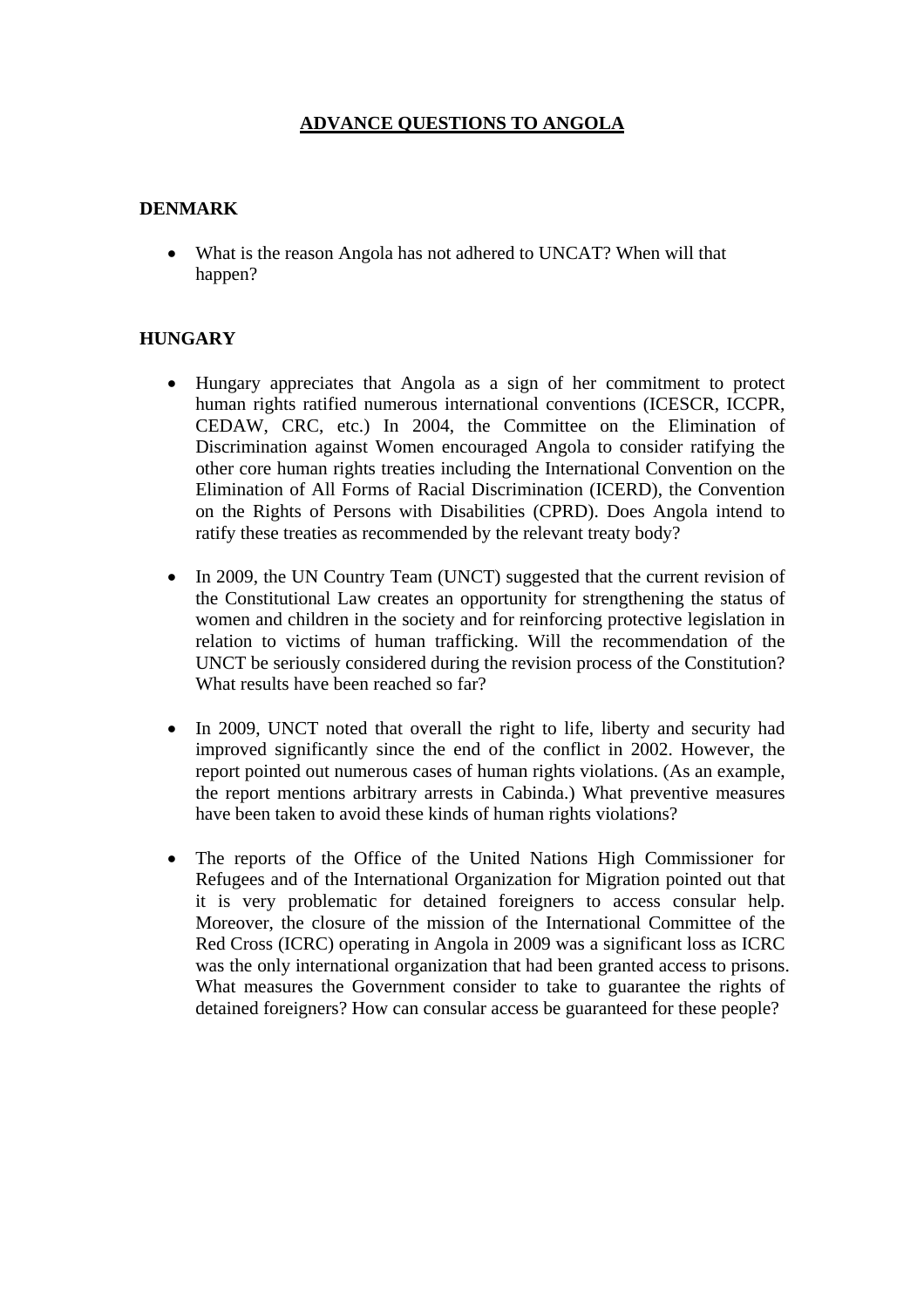# **LATVIA**

• According to the information by the Office of the UN High Commissioner for Human Rights, 65 countries from different regions of the world have issued standing invitations to all special procedures of the Human Rights Council. Considering previous cooperation of Angola with special procedures mandate holders - would your country consider extending a standing invitation to all special procedures of the Human Rights Council in the future?

# **SWEDEN**

- Angola has not ratified the Convention against Torture and not signed the Optional Protocol to the Convention. Civil society organisations indicate the use of torture in places of detention. Furthermore, according to reports from the UN organs and international organisations, the standards and conditions in prisons are insufficient.
- Could the government of Angola elaborate on its view of ratifying the Convention and signing the Optional Protocol to it, and on what measures it is taking to eliminate the occurrence of torture and other cruel, inhuman or degrading treatment or punishment in places of detention as well as any measures to improve the overall conditions for persons in detention?
- Angola has ratified the International Convention on Civil and Political Rights. However, there are continuous reports from international NGOs and the UN raising concerns with regard to the impartiality of the judicial system and the lack of sufficient resources.
- Could the Government of Angola elaborate which measures have been taken to ensure the independence of the judicial system and that sufficient resources are allocated to ensure a functioning judicial system?

# **UNITED KINGDOM OF GREAT BRITAIN & NORTHERN IRELAND**

- Could you please elaborate further on the role civil society in Angola played in the preparation of your national report for this process?
- What steps is Angola taking to fulfil their pledges made before accession to the Human Rights Council, in particular to increase cooperation with the OHCHR and to ratify the Convention Against Torture and Other Cruel, Inhuman or Degrading Treatment or Punishment (1988)?
- We welcome the introduction of the 2006 Press Law. Could you provide some more detail on how the authorities are ensuring that this law is being properly implemented and that freedom of expression for journalists is respected and upheld, including for independent journalists?
- Could you tell us more about the right of assembly and political demonstration in Angola and what type of organisations are against the law? How do you